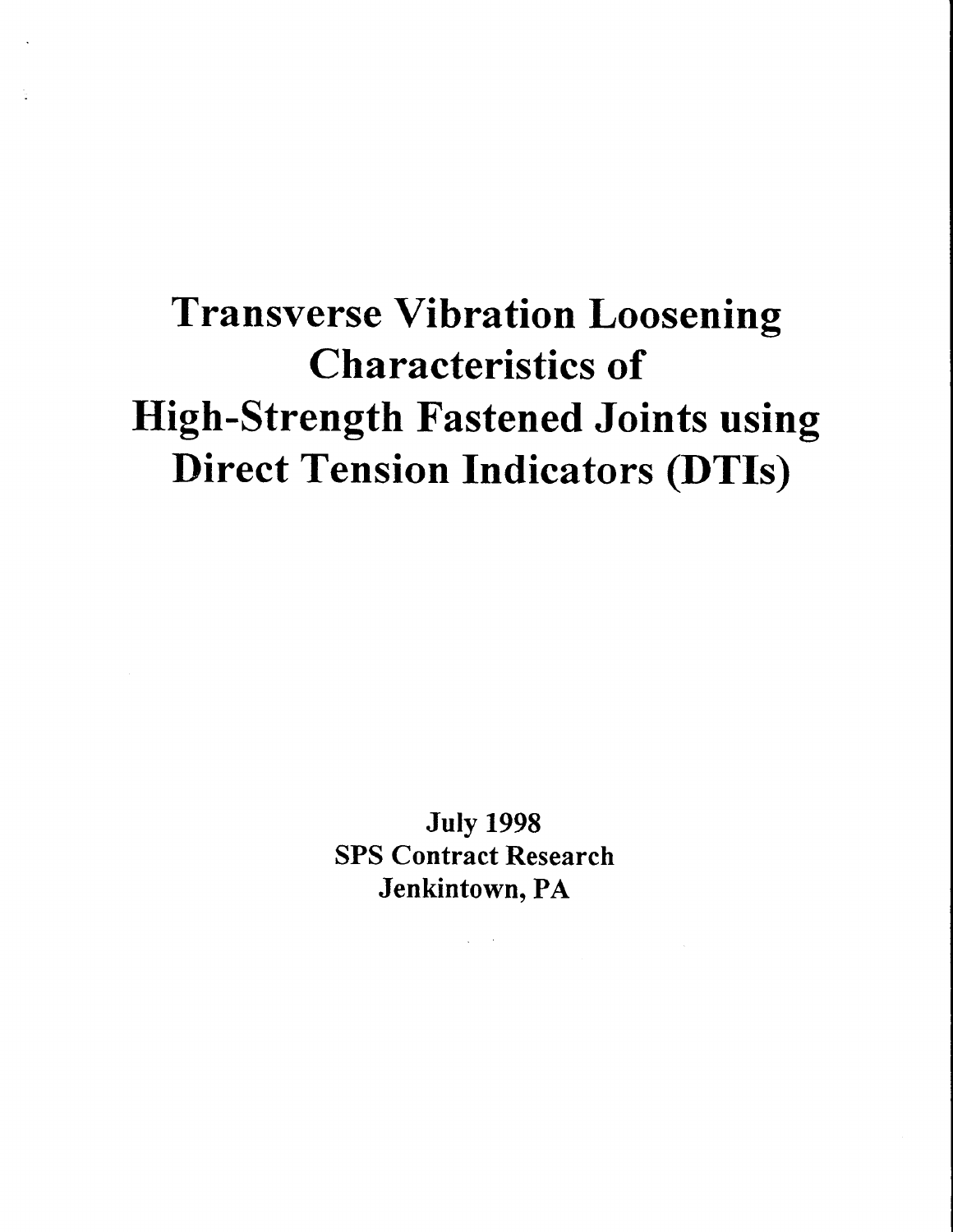## **Transverse Vibration Testing** of M16 Class 10.9 **Fastener Sets**

### Comparison of fastener sets with and without **Direct Tension Indicators (DTIs)**

#### Introduction:

In recent years, Direct Tension Indicators (DTIs) designed for use with hex head cap screws and other fasteners in the automotive, off-highway, and industrial equipment markets have been introduced. Although DTIs have been used on structural bolts for over 35 years in dynamically loaded structural applications such as bridges, buildings, power-plants, and cranes, research is warranted for evaluation of service-related performance characteristics of the specific DTI types used in these new markets.

The "Junker's" transverse vibration-loosening test provides a simplified method for broad scale testing and inspection of the transverse vibration (loosening) properties of fasteners. The test machine is able to generate relative motion in the clamped parts perpendicular to the axis of the fasteners. The Junkers method provides quantitative results relating the variables of clamp-load, number of cycles, and amplitude. Figure 1. depicts a standard configuration for the Junker's transverse vibration-loosening apparatus.



Figure 1. Junker's Transverse Vibration-Loosening Apparatus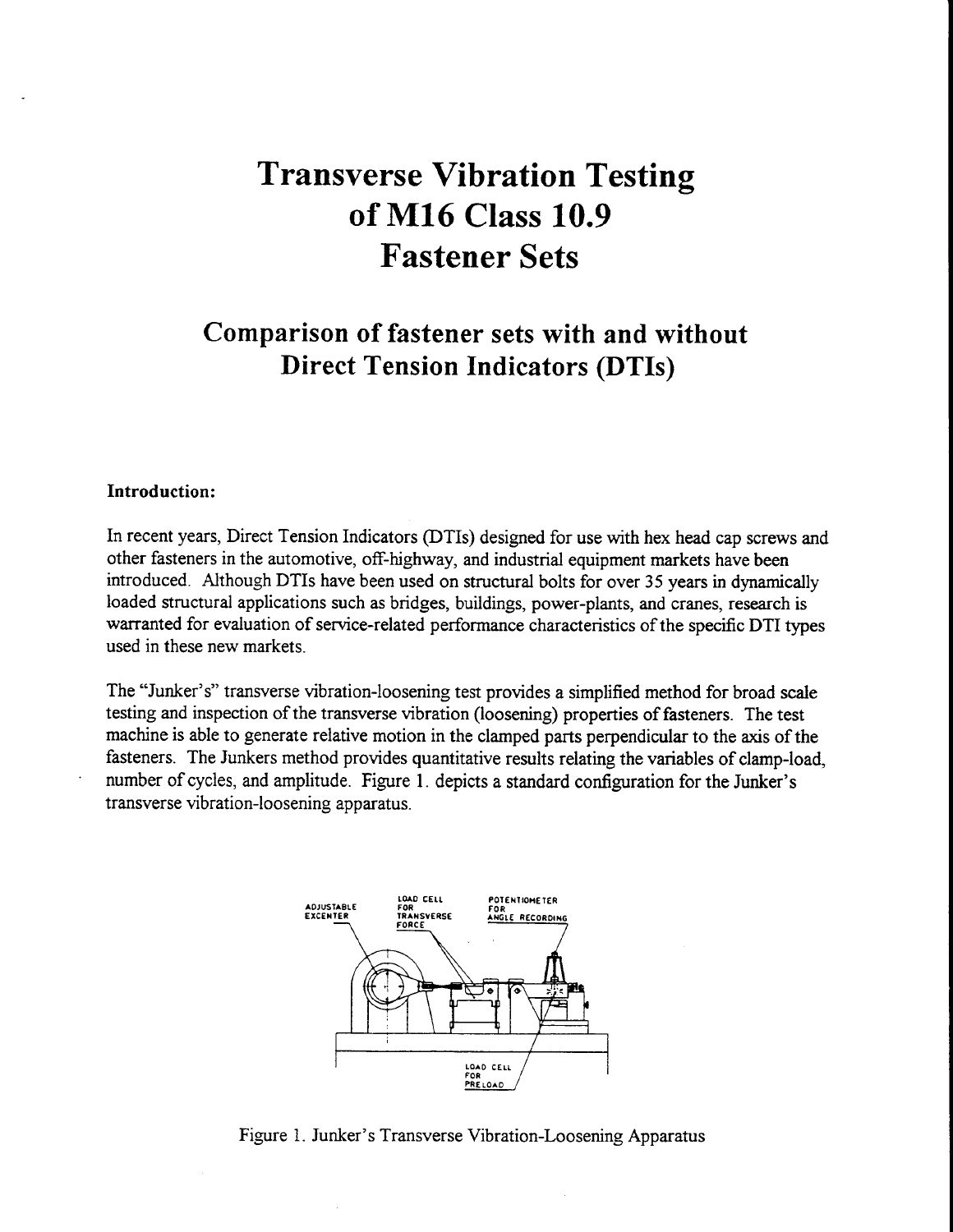The Junkers test is considered a'severe' test of the loosening characteristics of fasteners, particularly when compared to previously introduced test methods which rely on axial dynamic loading to induce loosening. Junker largely established the viability of the current method in a paper entitled, 'Investigations of the Mechanism of Self-Loosening and Optimal Locking of Bolted Connections'.

#### Background:

This test program was undertaken, in part, to address questions raised by Original Equipment Manufacturers (OEMs) of over-the-road trucks, who have expressed interest in research data about the potential for vibration loosening of fastened joints with and without DTIs.

A comparison transverse vibration test is designed to expose two or more fastener sets to the same test parameters to determine the effects of the differences. The present research compared nut-bolt-washer assemblies with nut-bolt-DTl assemblies. To better understand vibrationloosening, Junker's provides us with models of bolted joints under static conditions and under transverse vibration. (See Figure 2a and 2b.)





Figure 2a Bolted Joint under static conditions

Figure 2b Bolted Joint under transverse vibration

Results of transverse vibration-loosening tests are useful for deployment of bolting strategies which reduce or prevent the risk of vibration loosening in service, or mitigate its effects where it can not be avoided entirely. According to Gerhard H. Junker, originator of this test, "(I)t is well established that a dynamically loaded joint fails in most cases either by fatigue failure or by rotation loosening of the fastener. Even the fatigue failure is often initiated by partial loosening."<sup>1</sup>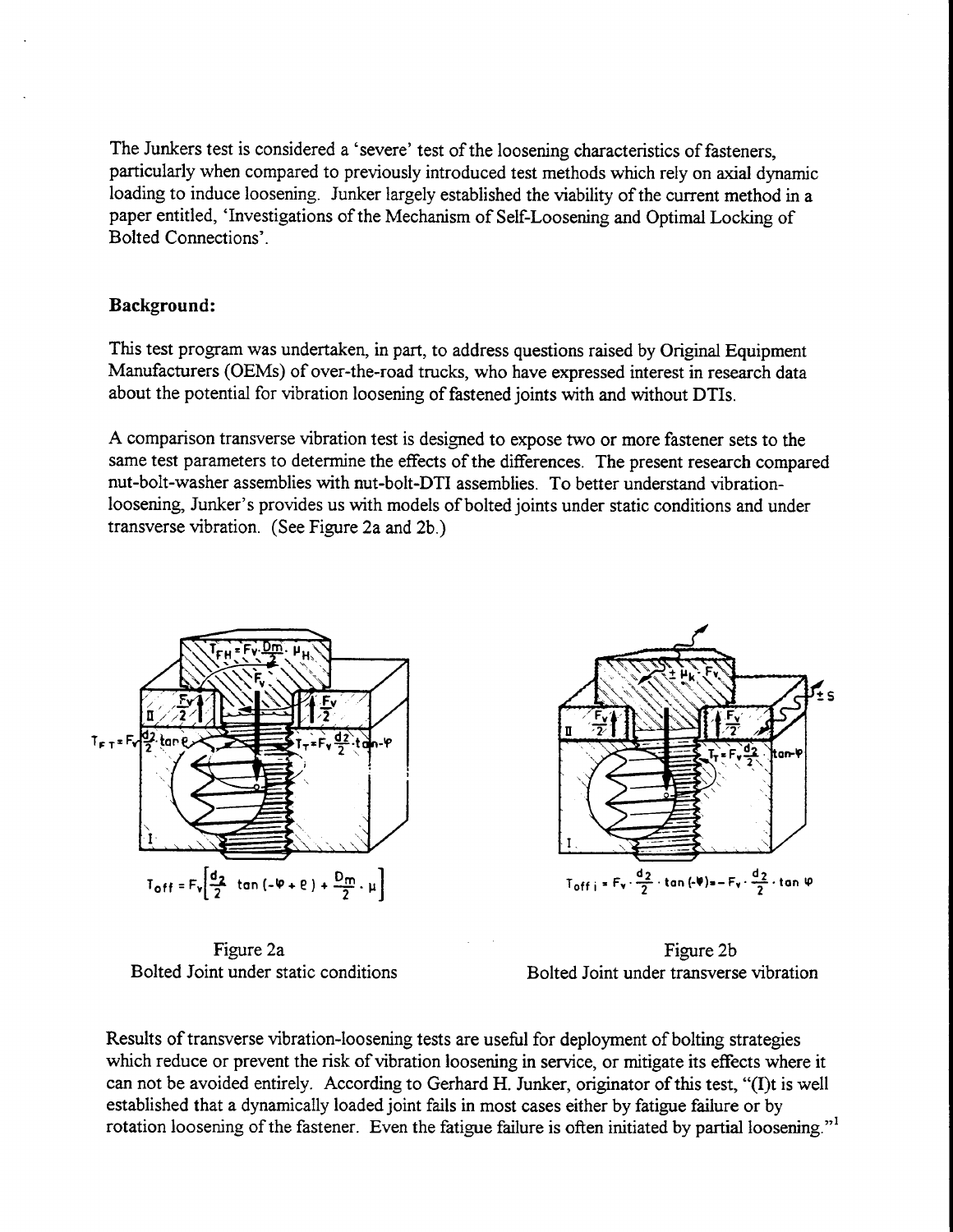#### Test Procedure:

Specimens of plain finish M16-2.0 X 85mm Class 10.9 Hex Head Cap Screws with matching zinc plated Class 10 Nylon Insert Lock Nuts, and zinc/yellow plated Hardened Washers were provided by a major manufacturer of over-the-road trucks. All tests were conducted on fastener sets in the 'as-received' condition, without the use of supplemental lubricants. Matching plain finish Class 10.9 M16 Direct Tension Indicators were provided by J&M Turner, Inc.of Langhorne, PA.

All tests were conducted at SPS Contract Research Laboratories in Jenkintown, PA. Each fastener set was tested on the 1" capacity SPS Tranverse Vibration Machine, which is capable of recording clamp-loads of up to 30,000 lbs. (133 kN).

Steel coupons were fabricated and used to ensure a consistent bearing surface for each of the tests. Tests were conducted 'nut up', with a hardened washer (or the DTI, when one was used,) placed under the nut. The effective grip length of the fastener sets was  $\sim$  54mm.

Clamping force was generated for each test by turning of the nut until each fastener set was preloaded to 23,400 lbs., (104 kN), irrespective of the torque required to tighten the standard sets or the flatness of the DTI sets. For information purposes, some torque readings were recorded in order to quantify variation in the nut factor 'K' of the fastener sets. The preload at which the testing started represents the OEM's stated target tension, equal to 80% of proof load.

The amplitude of the transverse displacement was set at  $10\%$ . (+0.063") of nominal fastener diameter at a no-load condition. Each fastener set was tested at a speed of 750 CPM for 80 seconds in order to complete 1,000 transverse-vibration cycles.

A chart recorder is used to plot clamp-load vs. vibration cycles during each test, thereby permitting more detailed analysis of the results. Charts of the clamp-load vs. vibration curves from the subject test program are attached to this report as "Appendix A". Cycles are plotted along the X-axis and the clamp load of the fastener set is plotted along the Y-axis.

#### Results:

Vibration loosening of the fastener sets which did not include DTIs was clearly evident. Retained clamp load after 1,000 cycles ranged from a high of 21,000 lbs. to a low of 4,200lbs. Expressed as a percent, clamp load loss was between 10% and 82%, averaging 63%. The mean clamp load after 1,000 cycles was 8,660 lbs., or almost a third of the initial preload. Only one sample from the group without DTIs retained more than 50% of its initial clamp load after 1,000 cycles. Exclusive of this one specimen, the remaining fastener sets required an average (mean) of 473 cycles to reduce clamp force by 50%.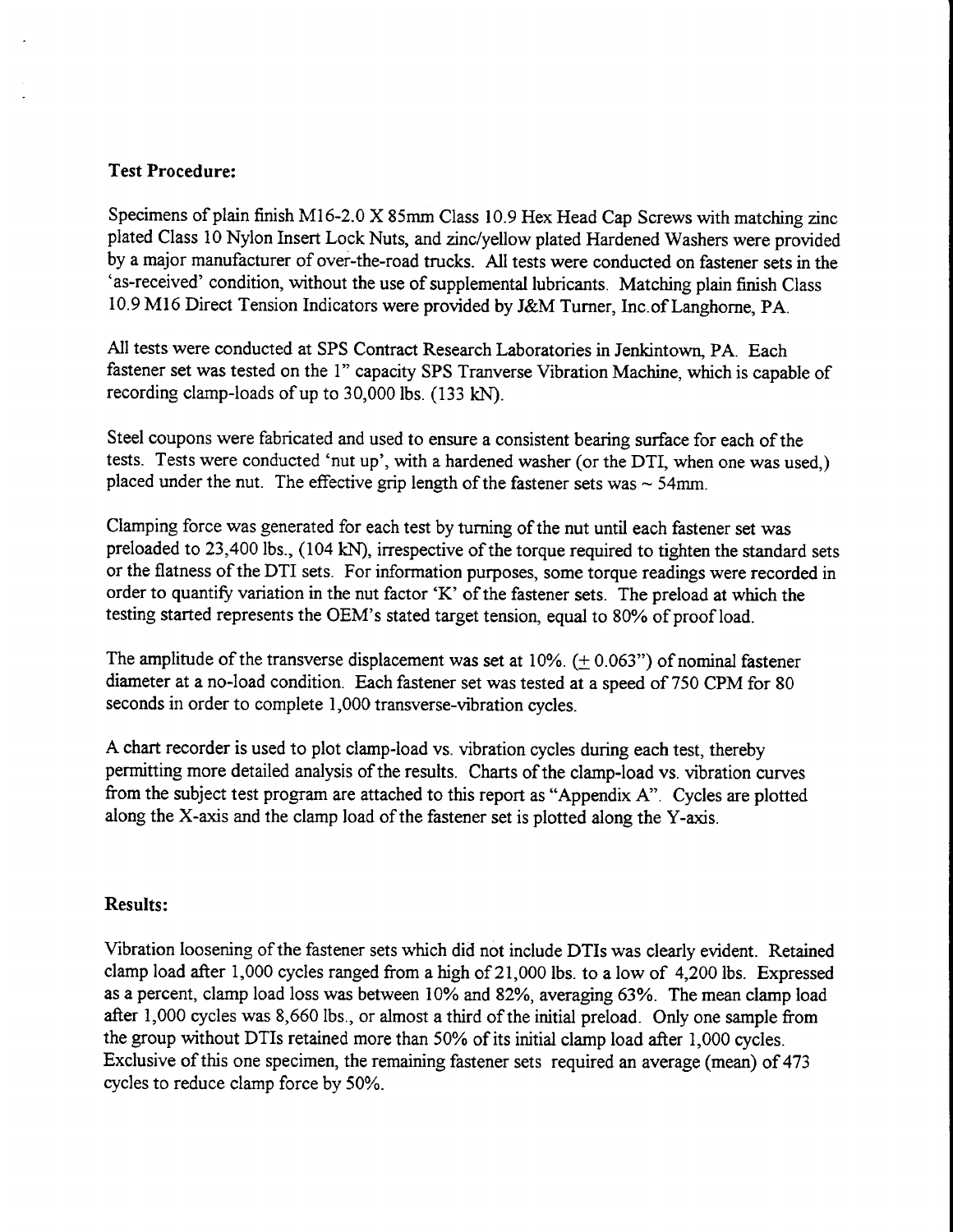Vibration loosening of the fasteners sets which did include DTIs was noticeably less than those without. The difference is clearly notable when one compares the results graphically portrayed by the chart recorder. Retained clamp load after 1,000 cycles ranged from a high of 22,750 lbs. to a low of 20,900 lbs. Expressed as a percent, clamp load loss was between 3% and 11%, averaging 8%. The mean clamp load after 1,000 cycles was 21,590lbs. All of the samples from this group retained more than (88%) of initial clamp load after 1,000 cycles.

#### Conclusion:

Under the conditions of the subject test, there was a significant difference in the loss of clamp load between fastener sets with and without DTIs. Fastener sets without DTIs lost an average of 63% of their initial clamp force after 1,000 cycles, contrasted with an average loss of only 8% in the fastener sets in which DTIs were present. Under the test parameters and conditions of the study, DTIs appear to provide improved resistance to vibration-loosening.

The primary function of DTIs is, of course, to ensure that proper clamp force is attained in bolted connections. The scope of this study did not include determining the precise mechanism whereby the DTI connections aiso appeared to demonstrate superior vibration-loosening characteristics.

New Criteria for Self-Loosening of Fasteners Under Vibration, Gerhard H. Junker, European Research & Engineering. Standard Press Steel Co., Unbrako Koblenz 1973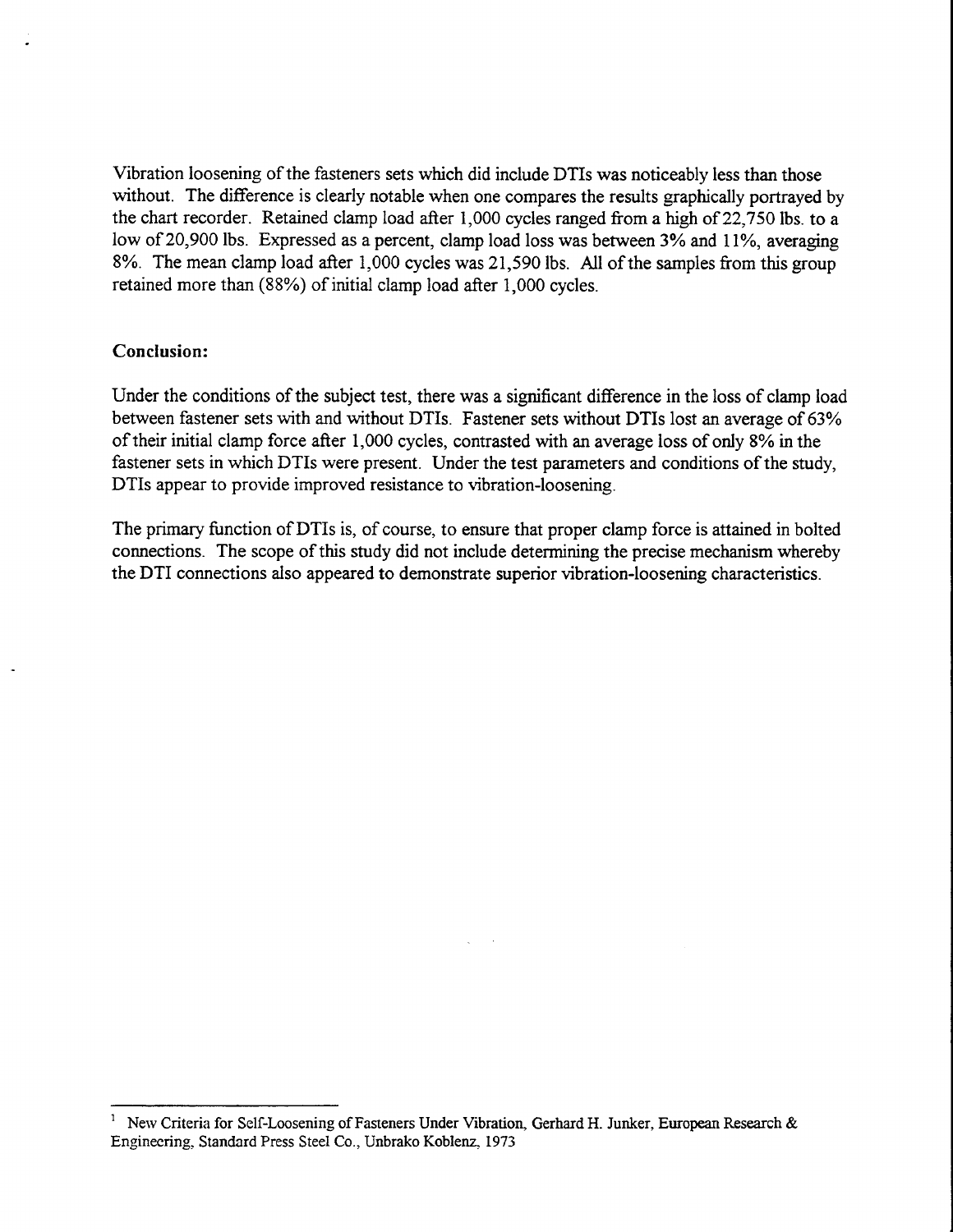## Summary of Data from Transverse Vibration Tests

|                |           |             | number of    |           |
|----------------|-----------|-------------|--------------|-----------|
|                |           | clampload   | cycles to    | total     |
|                | starting  | after       | 50% original | clampload |
| sample #       | clampload | 1000 cycles | clampload    | lost(%)   |
|                | 23,400    | 4,200       | 615          | 82%       |
| $\overline{2}$ | 23,400    | 5,000       | 545          | 79%       |
| 3              | 23,400    | 5,000       | 255          | 79%       |
|                | 23,400    | 21,000      | Not Applic.  | 10%       |
| 5              | 23,400    | 8,100       | 475          | 65%       |
|                |           |             |              |           |
| Imean =        | 23,400    | 8,660       | 473          | 63%       |

Tests on sets with no DTI

#### Tests on sets with DTI

|           |             | number of    |             |
|-----------|-------------|--------------|-------------|
|           | clampload   | cycles to    | total       |
| starting  | after       | 50% original | clampload   |
| clampload | 1000 cycles | clampload    | lost( %)    |
| 23,400    | 21,400      | Not Applic.  | 8%          |
| 23,400    | 22,750      | Not Applic.  | 3%          |
| 23,400    | 21,400      | Not Applic.  | 8%          |
| 23,400    | 20,900      | Not Applic.  | 11%         |
| 23,400    | 21,500      | Not Applic.  | 8%          |
|           |             |              | 8%          |
|           | 23,400      | 21,590       | Not Applic. |

 $\label{eq:2.1} \frac{1}{\sqrt{2\pi}}\left(\frac{1}{\sqrt{2\pi}}\right)^{2} \frac{1}{\sqrt{2\pi}}\left(\frac{1}{\sqrt{2\pi}}\right)^{2} \frac{1}{\sqrt{2\pi}}\left(\frac{1}{\sqrt{2\pi}}\right)^{2} \frac{1}{\sqrt{2\pi}}\left(\frac{1}{\sqrt{2\pi}}\right)^{2} \frac{1}{\sqrt{2\pi}}\left(\frac{1}{\sqrt{2\pi}}\right)^{2} \frac{1}{\sqrt{2\pi}}\left(\frac{1}{\sqrt{2\pi}}\right)^{2} \frac{1}{\sqrt{2\pi}}\left(\frac{1}{$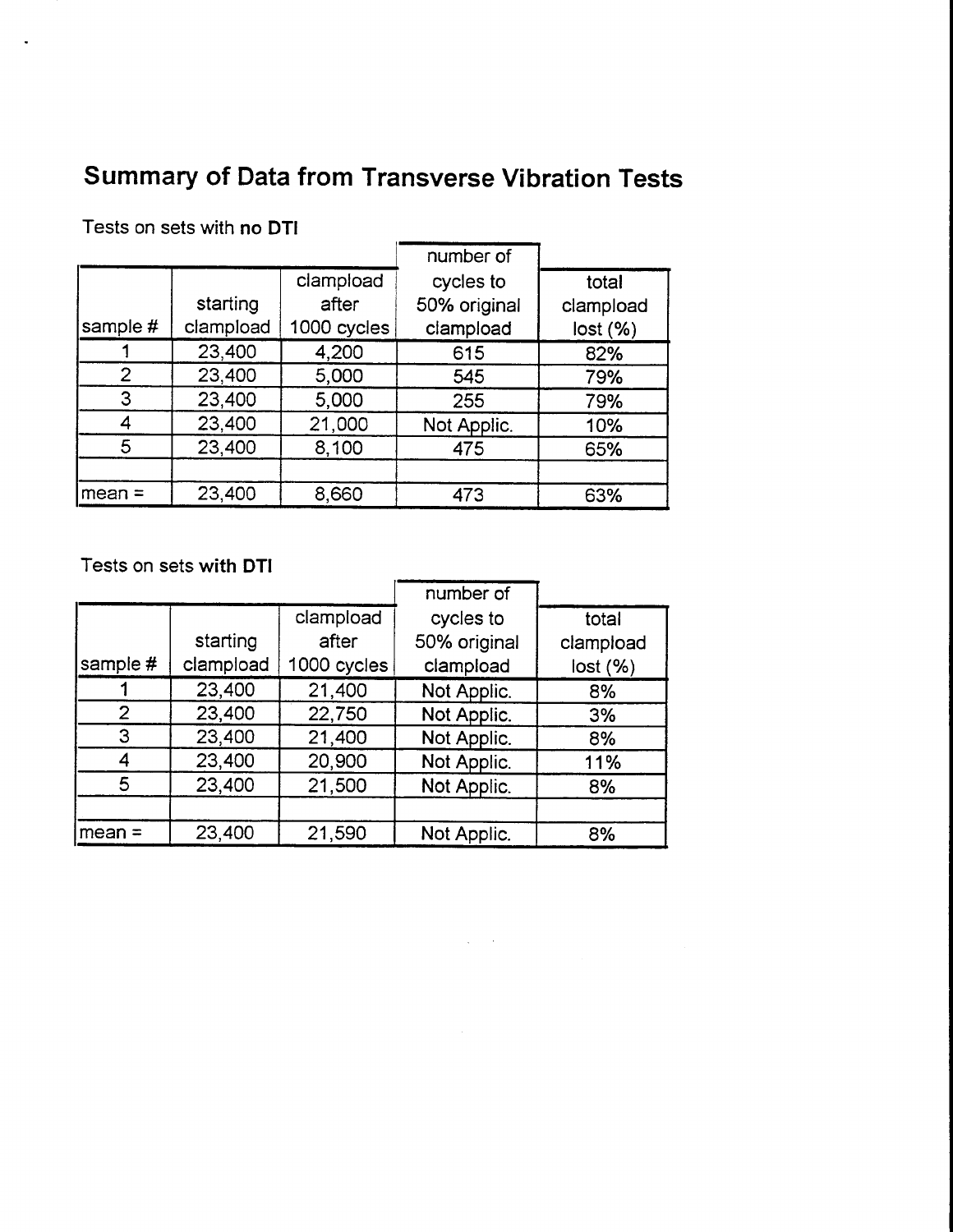

# DLOGIES Test Certification

TO: SPS Laboratories

J&M Turner lnc. 340 E. Maple Avenue Suite 303 Langhorne, PA 19047 Date: July 23, 1998

CERTTFICATION NO. 980301

P.O. NO: 21

Attn: David Sharo

Page 1 of 3

Transverse vibration tests of M16-2.0 x 85mm, Class 10.9, plain finish hex head cap screws with zinc-plated Class 10 nylon-insert locknuts and zinc-plated washers supplied by PACCAR. Plain finish, Class 10.9, size M16 Direct Tension Indicators and plain finish nonlocking hex nuts were provided by customer.

Test Parameters:

Test Machine: one inch diameter, 30,ooo lbs. capacity, Junkers test machine Joint orientation: "Nut-up", washer (or DTI) located under nut Grip Length: 45 mm Bearing Surface under Bolt head: mild steel Machine frequency: 750 cycles per minute Seating Torque: various as specifed Test Duration: 1000 cycles Test Amplitude: various as specified<br>Lubricant: Parts tested "as-received Parts tested "as-received"

Test Program:

The following tests were performed based on authorization of Mr. David Sharp. Clampload vs. test cycle plots furnished under separate cover.

Subscribed and sworn to before me this Notarial Seal Notarial Sear<br>Michael A. Coladonato, Notary Public<br>Montgomery County Michael A. Coladonato, Notary County<br>Abington Twp., Montgomery County<br>My Commission Expires April 29, 2000 19  $\ell$ 

Highland Avenue Jenkintown Pennsylvania 19046 (215) 572-3000 Fax 1215\ 572-3193 Telex: 83-4254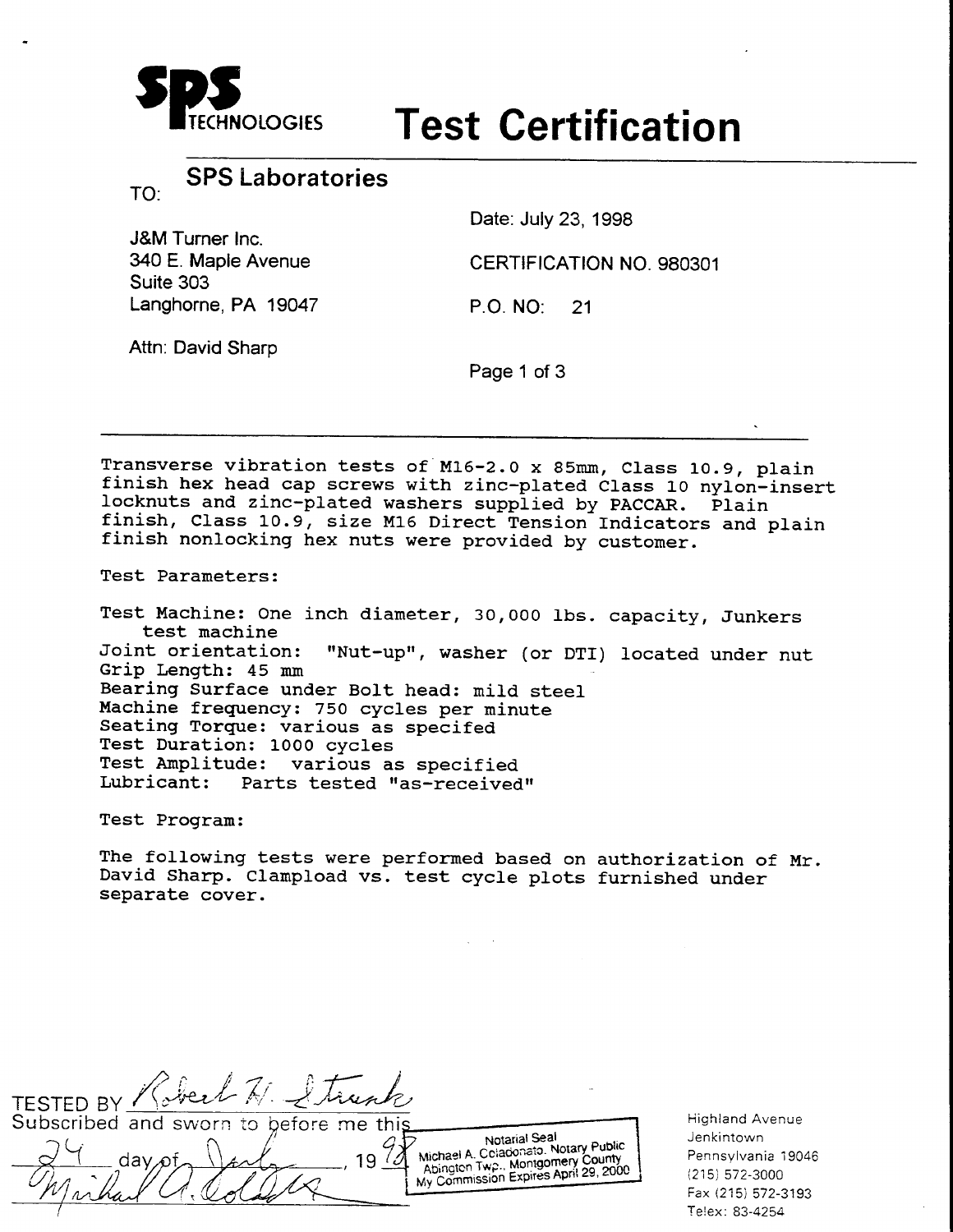



No DTI

TEST<sup>+</sup>3



#### $T$ ssi '7  $300$